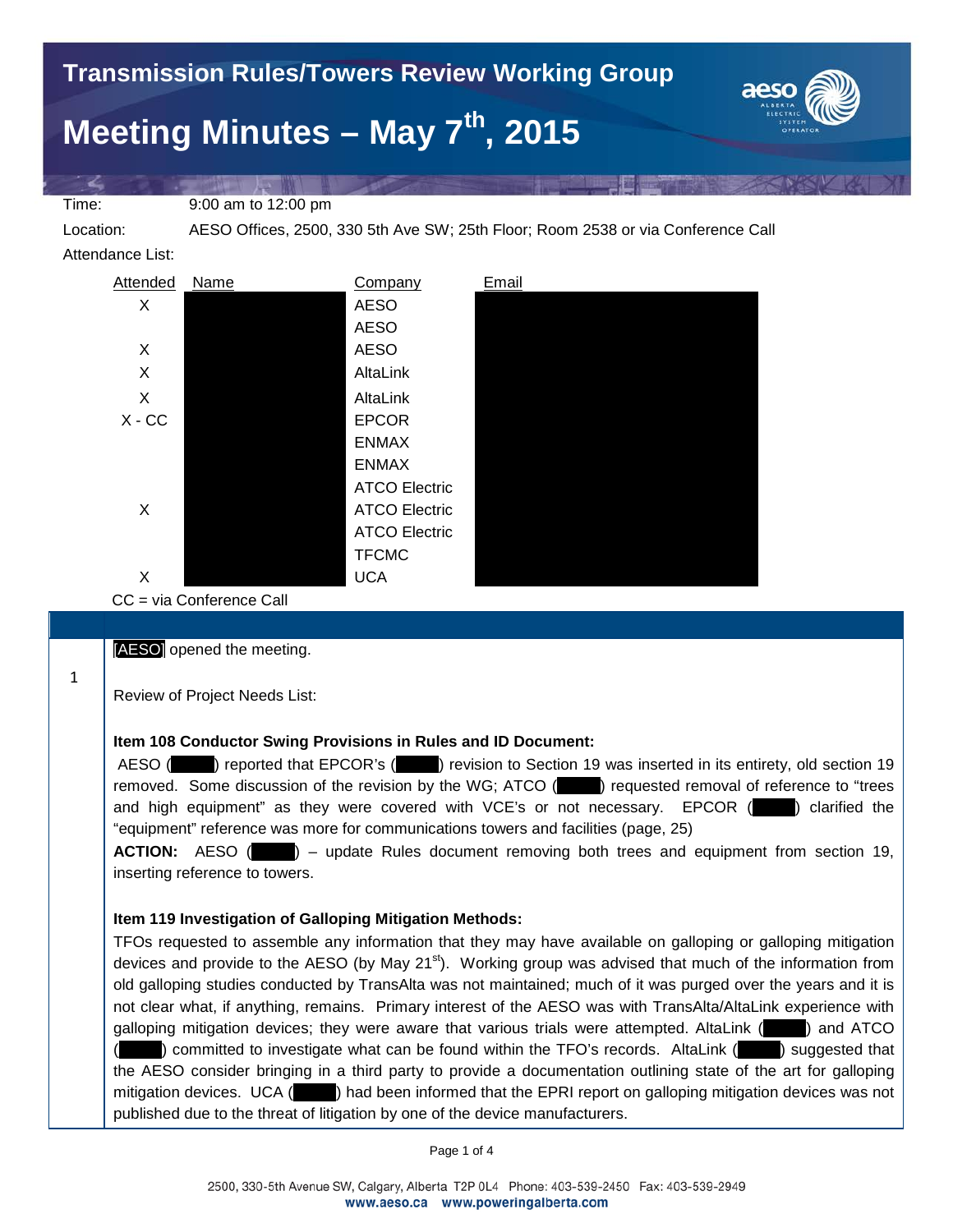

**ACTION:** ATCO ( $\blacksquare$ ), AltaLink( $\blacksquare$ ) to check archives to see if any older reports or other documentation remain which can be used to gauge the effectiveness of various galloping mitigation devices.

**ACTION:** UCA (  $\blacksquare$  ) will follow up with Dave Havard on availability of video (by May 21<sup>st</sup>).

**ACTION:** AESO ( $\blacksquare$ ) will investigate obtaining CEATI study on "State of the Art" paper on galloping mitigation.

AESO ( $\Box$ ) committed to review information provided by TFOs to assess available information before considering the suggestion to bring in a third party.

### **Item 124 Phase to Phase Air Gaps:**

AESO(\_\_\_\_\_) reported that no feedback had been received from the TFOs yet on the appendix to the galloping report. Again, outlined the importance of a review because the input parameters for determining this distance could greatly affect the result of the IEEE computation (could range from about 2.1 to over 4m at 240kV depending on input assumptions). ATCO (  $\qquad$  ) advised that he believed ATCO had done follow-up work on this; was unsure of the status.

**ACTION:** ATCO(  $\blacksquare$ ) will look into progress at ATCO to see if there were some comments or recommendations.

**ACTION:** AESO(  $\blacksquare$ ) to work on a proposal for a New table for the ID. **[ATCO]** to ask **[ATCO]** about report related to this item

**Item 125 Provide New Definition of TFO Responsibilities Including Environment and Relibility:**

Done – no further action required

## **Item 126 Section 10(1) Failure Containment Loading:**

Review completed. No further action required

**Item 127 Section 19 Conductor Swing; Clearance to Edge of Right of Way:**

Re-wording by EPCOR(\_\_\_\_\_) accepted; item complete.

#### **Item 128 Sub Rule 8; Alternate Wording to Incorporate AESO Weather Maps:**

AESO(example viewed wording change with Working Group. Working Group agrees – no further action required; Item complete.

#### **Item 129 Incorporating 10% wording in Clause 12(d)(i):**

AESO(\_\_\_\_\_) reviewed wording change with Working Group. Some discussion if this might be too high...perhaps 5%? Ultimately Working Group agreed with 10% and **[AESO]**'s proposed wording – no further action required; Item complete.

## **Item 130 Clause 13.3 Sequence of Failure:**

[UCA] (UCA) presented his proposed wording changes for section 13.3 to the Working Group. Much discussion followed. AESO (\_\_\_\_\_) proposed to remove insulators and hardware from (a), (b) as this had the potential to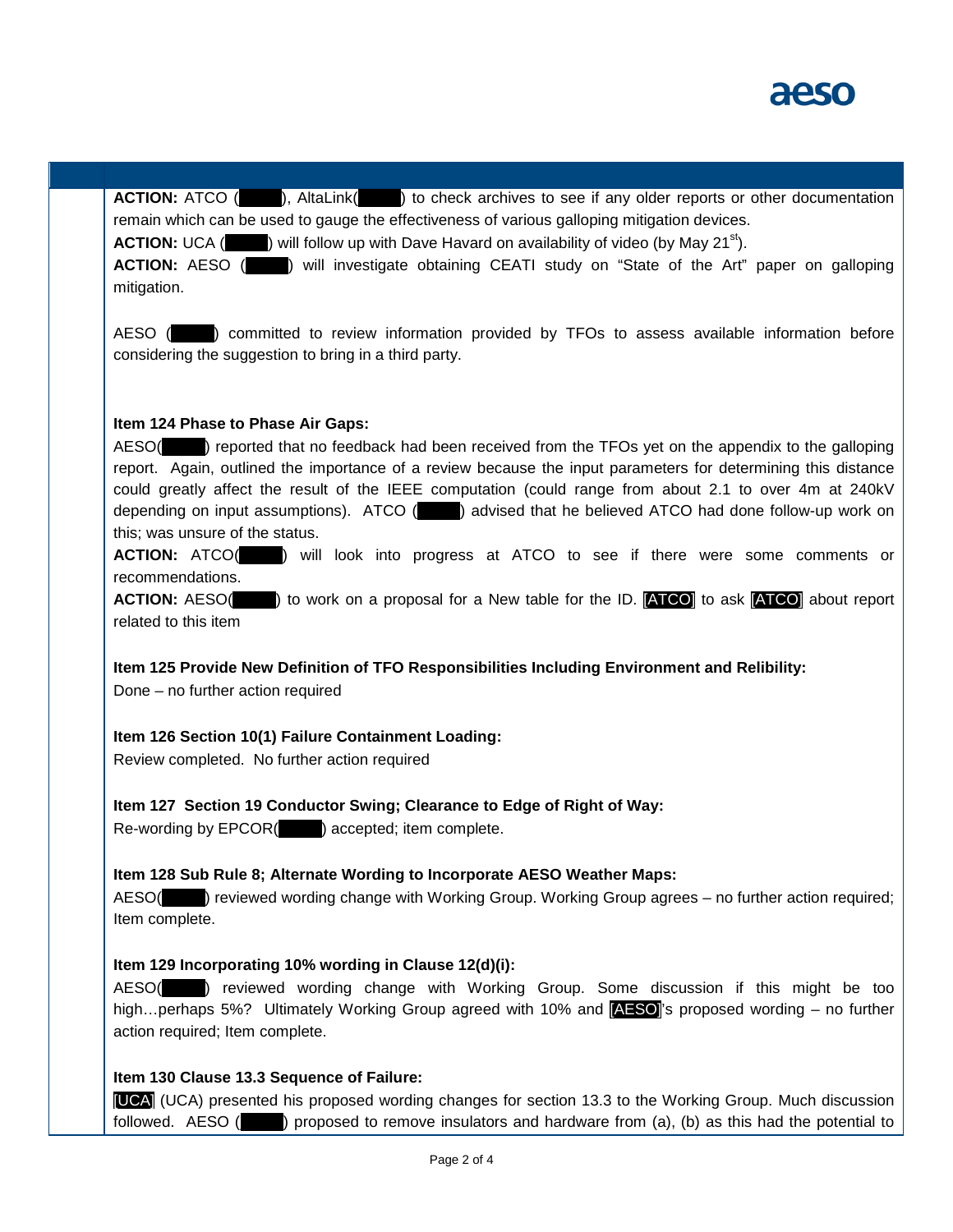

|                | drive significant cost into transmission lines with benefits which were difficult to quantify since anti-cascading<br>provisions were already required. Ultimately the WG agreed with UCA( ) proposed changes with the<br>provision that insulators and hardware were removed for suspension-type (tangent, running angle) structures; but<br>retained for dead end structures.<br><b>ACTION:</b> AESO( ) to re-word ID and Rules documents to reflect UCA( ) proposal with the removal of<br>insulators and hardware from the sequence of failure for suspension-type structures.                                                                                                                                                                                                                                                                                                                                                                              |
|----------------|-----------------------------------------------------------------------------------------------------------------------------------------------------------------------------------------------------------------------------------------------------------------------------------------------------------------------------------------------------------------------------------------------------------------------------------------------------------------------------------------------------------------------------------------------------------------------------------------------------------------------------------------------------------------------------------------------------------------------------------------------------------------------------------------------------------------------------------------------------------------------------------------------------------------------------------------------------------------|
|                | Item 131 Extending Minumum Span Length Without Dampers from 100m to 150m:<br>This change was not accepted by all among the working group. AESO () pointed out that this would<br>practically exempt all wood pole 138 and 144kV construction from the need for dampers. This did not match with<br>many years of experience in Southern Alberta where vibration damage was known to occur prior to widespread<br>use of dampers. [UCA] (UCA) suggested maintaining the 100m limit but, in the ID document, proposing use of<br>the CIGRE criterion to justify a request for exemption for any transmission line if average spans longer than 100m<br>are strung with wire tensions which would maintain vibration at acceptable levels for undamped conductors and<br>shield wires.<br>ACTION: UCA (Call 2) to propose wording for ID document incorporating CIGRE criterion.<br><b>ACTION:</b> AESO () to restore 100m limit for no dampers in Rules document. |
| $\overline{2}$ | <b>Reports:</b><br>S1-Galloping:<br><b>[AESO]</b> has incorporated everyone's comment best he can – except comments from AltaLink $($ ) regarding<br>reduced focus on cost in the report. As this was the approved scope and primary focus, AESO ()<br>did not<br>seek to address this. AltaLink () retains their comment on the cost focus.                                                                                                                                                                                                                                                                                                                                                                                                                                                                                                                                                                                                                    |
|                | S2 - Load Report:<br>No further comments have been received since last revision currently posted on website – incorporated<br>everyone's comments from previous meetings.                                                                                                                                                                                                                                                                                                                                                                                                                                                                                                                                                                                                                                                                                                                                                                                       |
|                | S3-240kV Conductor Sizing:<br>Some information still required from planning. Also requires some clarification of scope with AESO. <b>AESO</b> and<br>[AESO] agreed to discuss further to resolve outstanding issues.                                                                                                                                                                                                                                                                                                                                                                                                                                                                                                                                                                                                                                                                                                                                            |
|                | S4- Use of 100 deg C Thermal Limit on 240kV:<br>Draft report has been written and posted on the website for review. On the basis of this draft the Rules<br>Document has been revised to exempt 240kV from the blanket requirement of design for 100 deg C. Based on<br>updated construction costs recently received <b>[AESO]</b> (AESO) needs to revisit some of the numbers on the charts<br>in the report but does not expect the findings to change.                                                                                                                                                                                                                                                                                                                                                                                                                                                                                                       |
|                | S5 - Weather Loading Maps<br>No further comments received, hasn't changed since the last revision posted some time ago.                                                                                                                                                                                                                                                                                                                                                                                                                                                                                                                                                                                                                                                                                                                                                                                                                                         |